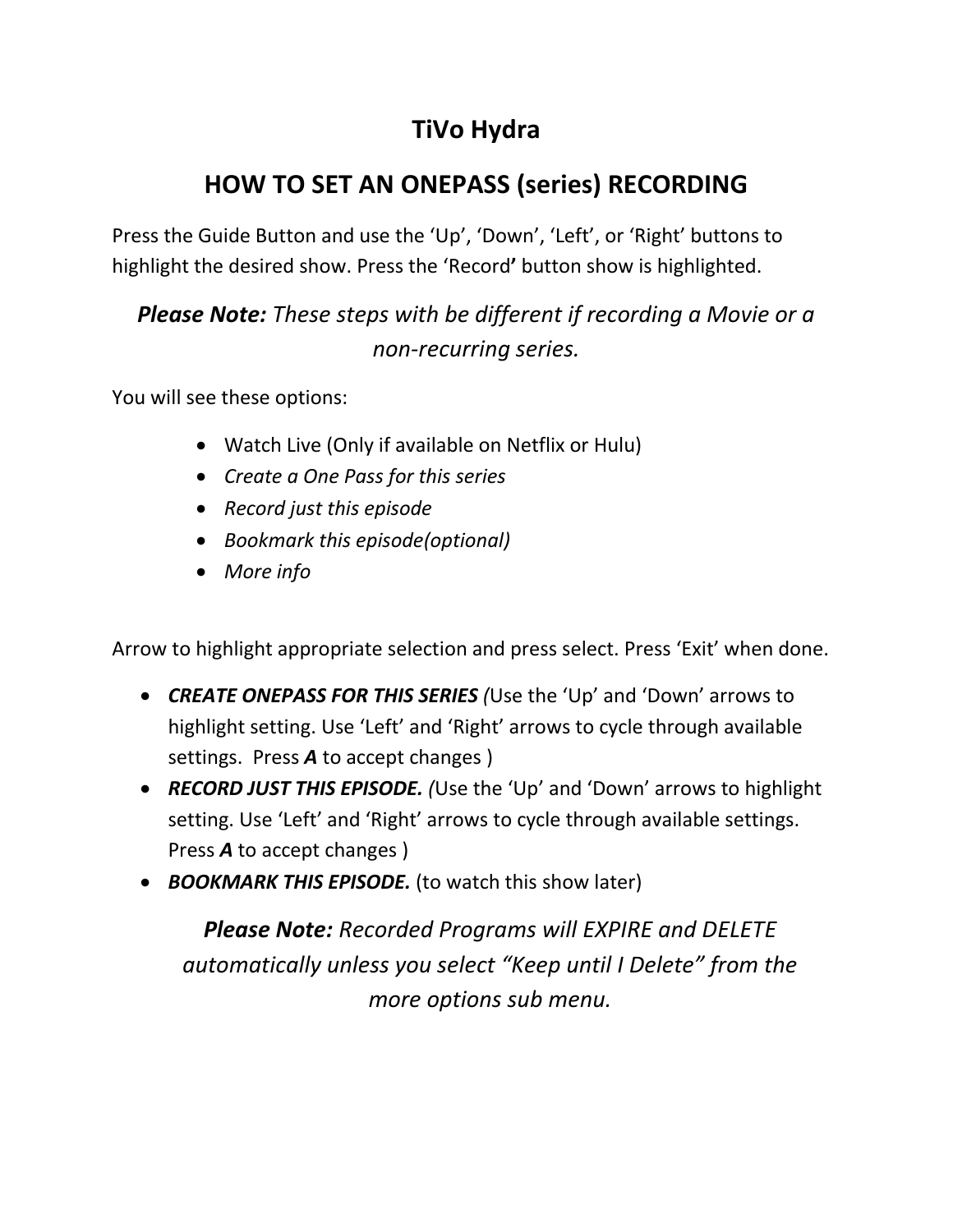## **TiVo Hydra**

#### **How to Play a Recorded Program**

- 1. Press the 'TiVo Central' Button located on the very top of the TiVo remote.
- 2. Use 'Left' and 'Right' arrows to highlight 'My Shows' option. Press 'Select' when 'My Shows' is highlighted.
- 3. Arrow 'Down' to highlight the show you would like to view and press 'Select'.
- 4. At this point you can press 'Play' on the control pad to watch the show.

### **To Cancel or change Options on a OnePass** (Series recording)

- 1. Press the 'TiVo Central' button.
- 2. Use the 'Left' arrow to highlight "Menu", Press select.
- 3. Use 'Down' arrow to highlight "OnePass Manager" and press select.
- 4. Use the 'Up' and 'Down' arrows to select desired series and press 'Select'.
- 5. "Modify OnePass" will be highlighted. Press 'Select' to modify series. (Press 'A' to save settings) **OR** 'Left' arrow to highlight "Cancel OnePass". Press 'Select' to Cancel OnePass, Press 'Select' again to proceed. Press 'Exit' when done.

### **To View Upcoming Recordings**

- 1. Press 'TiVo Central' button.
- 2. Use the 'Left' arrow to highlight "Menu", press 'Select'.
- 3. Use the 'Down' arrow to highlight "To Do List", press 'Select'.
- 4. From here you can see all the shows that will be recording in the future. This list will also tell you if there are any conflicts. Press Exit when done.